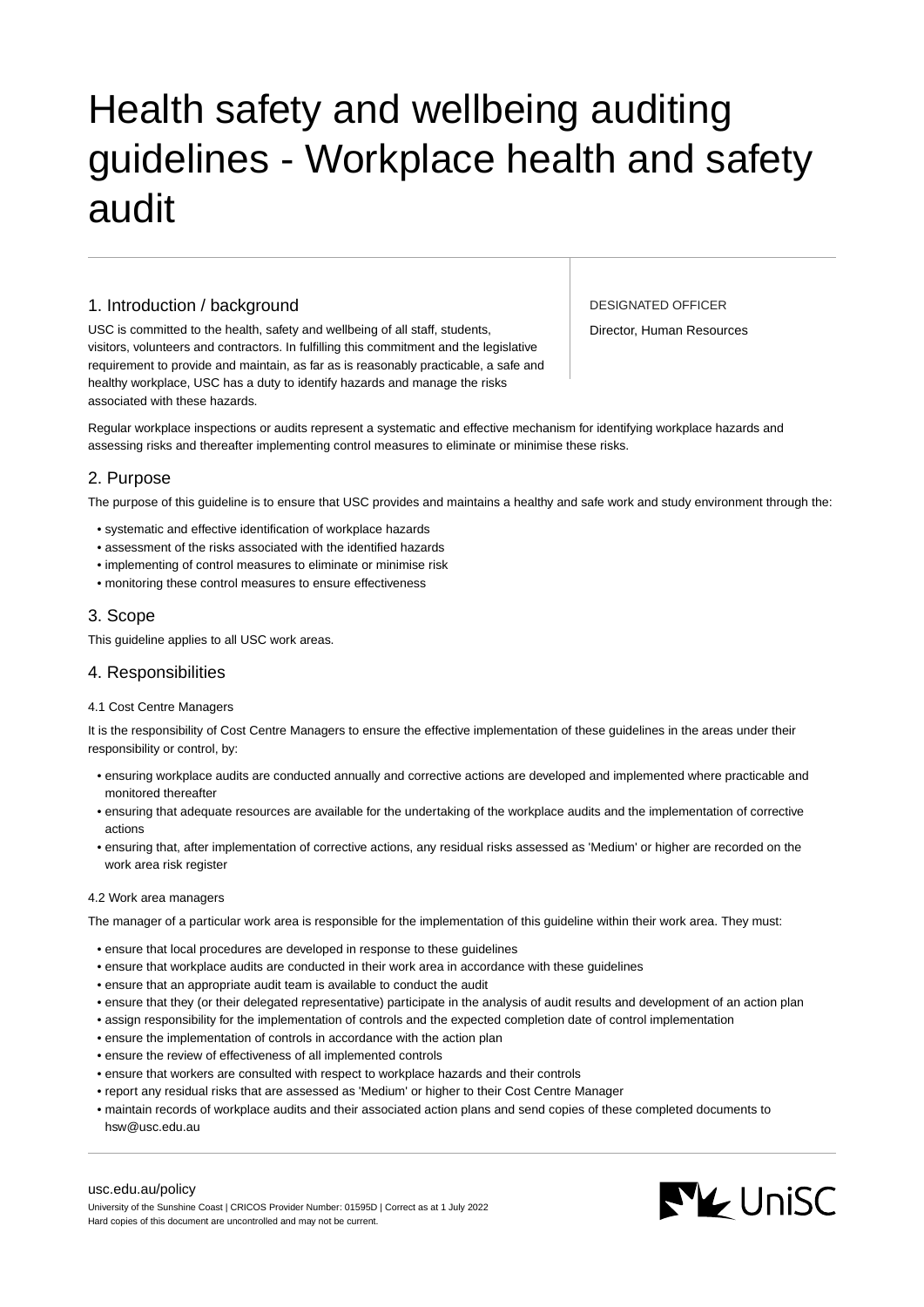## 4.3 HR HSW

The HR HSW team are responsible for:

- providing training and education for USC personnel who are to conduct workplace audits
- providing guidance and advice on hazards and control measures, as required

#### 4.4 Audit team

It is the responsibility of the Audit team to:

- conduct workplace audits on an annual basis and as required (eg. substantial changes to work area design)
- report audit findings to the work area manager and appropriate personnel as required by local procedures
- assist work area manager and key responsible people to analyse findings and determine suitable controls and document these in the action plan

## 5. Procedure

The Health and Safety Audits for USC workplaces have been divided into two parts, both parts are to be completed annually and as required (eg following substantial changes to a work area). Ideally both parts should be conducted by more than one person.

The audit templates that accompany this guideline are designed for general work areas (including office spaces and most of the teaching and study areas). Some specialist areas, such as laboratories and workshops may have developed specialised audit templates. Specialised templates can be used in these areas, but must still comply with this guideline. Contact hsw@usc.edu.au for further information.

### 5.1 Undertaking the audit

#### 5.1.1 Health and Safety Audit Part 1 – Hazard Checklist

Part 1 is designed to identify physical or tangible hazards and consists of a checklist that can be completed by a walk through/inspection and observation of the work area by the audit team.

Using the hazard checklist as a guide, the audit team should systematically inspect the work area and record their findings directly onto the checklist.

## 5.1.2 Health and Safety Audit Part 2 – Systems Audit

This document supports the hazard identification checklist, by seeking to establish that health and safety systems are integrated into the workplace. This is completed by:

- reviewing records, including; induction and training records, documented risk assessments and previous audits
- observing work practices
- randomly selecting a cross section of the workers in the area and briefly interviewing them

#### 5.2 Audit findings

Once both parts of the audit are complete and hazards have been identified, they should be analysed and an action plan formulated. The "analysis" of audit findings involves using the principles of risk management as a guide for assessing the level of risk associated with each hazard, agreeing on priorities and determining appropriate controls and time frames for completion and review.

The people involved in this process should include, but do not have to be limited to:

- the audit team
- work area manager
- HR (HSW) Consultant if required

#### 5.3 Developing an action plan

As discussed above, when priorities have been determined, an action plan must be formulated to ensure that appropriate controls are implemented within an acceptable time frame. When determining controls the following points should be considered:

- Hazards that are deemed to be high priority (usually hazards with a risk rating of 'Medium' or higher) should be actioned quickly using high order controls were practicable.
- Any potential negative effects of control implementation should be considered prior to the implementation of controls (eg wearing ear plugs to reduce noise levels may potentially prevent personnel hearing emergency alarms/warnings)
- Personal protective equipment should NEVER be used in isolation of other controls.
- Where there is a Code of Practice relating to a hazard, this must be consulted when determining controls.



### [usc.edu.au/policy](https://www.usc.edu.au/policy)

University of the Sunshine Coast | CRICOS Provider Number: 01595D | Correct as at 1 July 2022 Hard copies of this document are uncontrolled and may not be current.